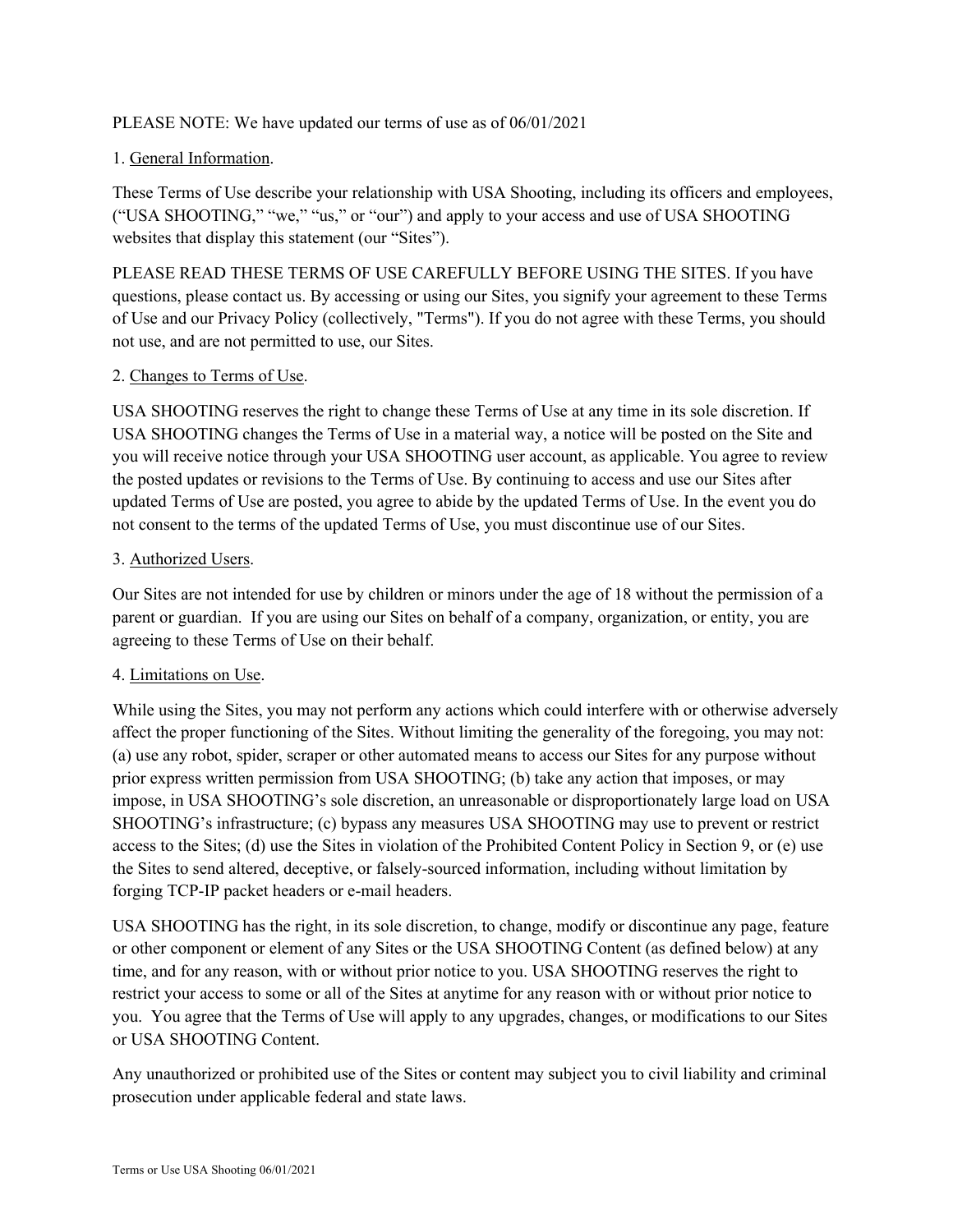## 5. User Submissions.

As part of your use of the Sites, you may be provided with the functional ability to post, submit, upload, embed, display, communicate or otherwise distribute text, data, graphics, external links or other materials ("User Content").

You hereby grant USA SHOOTING a non-exclusive, transferable, royalty-free, sublicensable, irrevocable, perpetual, worldwide right and license to practice, exploit, make, use, reproduce, transmit, display, exhibit, disclose, index, comment on, modify, improve, create derivative works based upon, perform and distribute such content in connection with the operation, development, provision, and use of the Sites and in connection with other products and services offered by USA SHOOTING.

By submitting User Content, or otherwise submitting content to the Sites, you represent and warrant: (a) you own or otherwise have all necessary intellectual property rights to the User Content you provide and the use of such User Content you provide does not violate these Terms of Use; (b) the User Content you provide is true, accurate, current and complete; (c) the User Content complies with our Prohibited Content Policy, and (d) the User Content will not cause damage or injury to any person or entity. You shall be solely liable for any damages resulting from any infringement of patent, copyright, trademark or other proprietary right, or any other harm resulting from your User Content.

While USA SHOOTING is under no obligation to monitor, refuse, move, or remove any User Content that is posted by other users or any other content that is available via the Sites, USA SHOOTING reserves the right to do so in its sole discretion. Without limiting the foregoing, USA SHOOTING and its designees shall have the right to remove any User Content that violates these Terms of Use or is otherwise objectionable.

# 6. Prohibited Content.

By using the Sites, you agree that you will not post, submit, or otherwise distribute User Content that meets any of the criteria set out below (collectively, our "Prohibited Content Policy").

Prohibited Content is content:

- That is false, inaccurate, or misleading;
- That infringes or otherwise violates any third party's: (a) copyright, patent, trademark, trade secret or other proprietary or contractual rights; (b) right of publicity or privacy (specifically, you must not distribute any other person's personal information of any kind without their express permission); or (c) any confidentiality obligation;
- That violates any law, statute, ordinance or regulation (including, but not limited to, those governing export control, consumer protection, unfair competition, anti-discrimination or false advertising) or that is itself illegal in any way;
- That is, or may reasonably be considered to be: (a) offensive, such as profanities and expletives; (b) sexually explicit or pornographic; (c) defamatory, libelous, hatefully, racially or religiously biased; or (d) threatening or harassing to any individual or entity;
- That contains any computer viruses, worms or other potentially damaging computer programs or files;
- That impersonates or misrepresents your connection to another entity or person or otherwise manipulates headers or identifiers to disguise the origin of the content;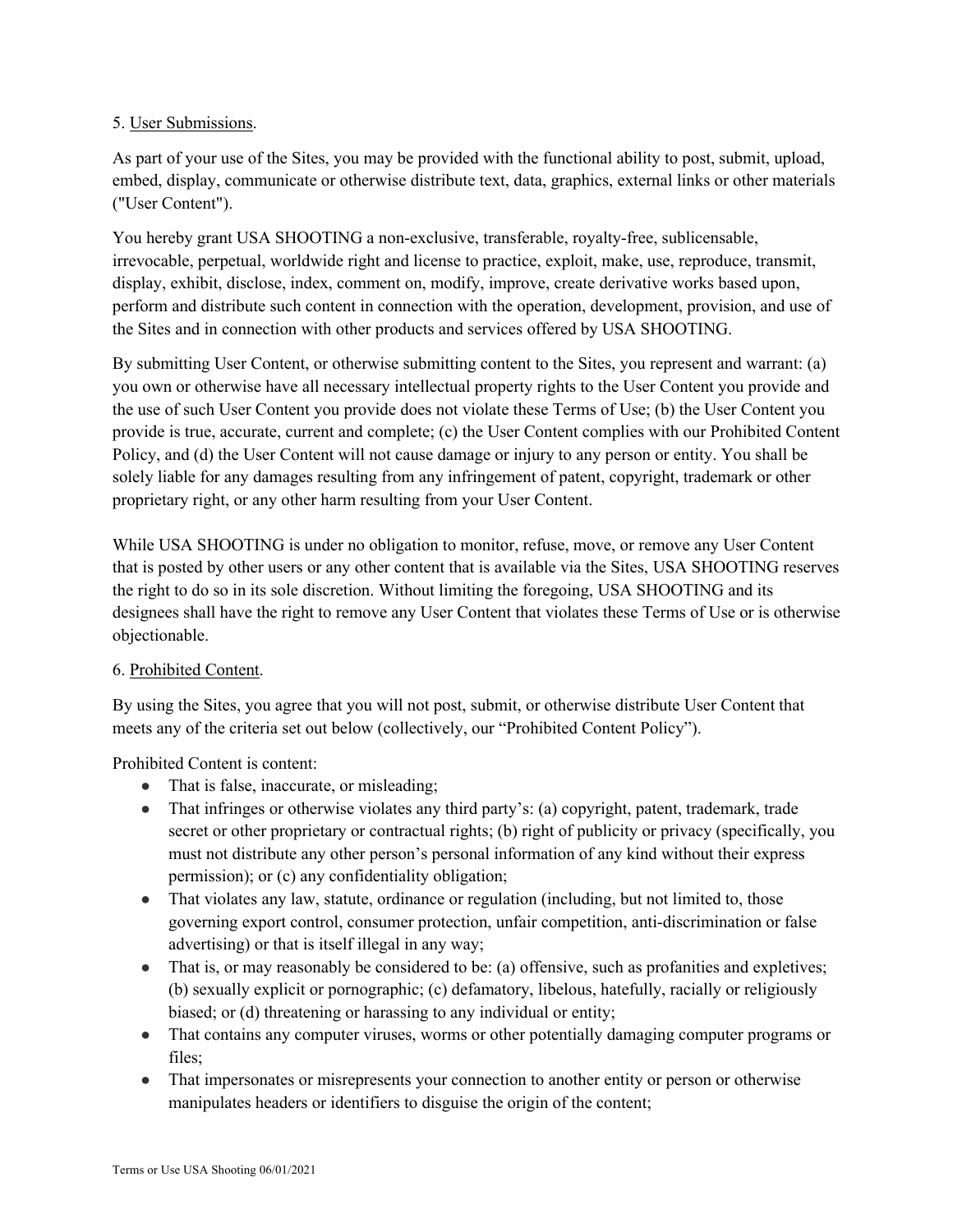- That interferes with, or otherwise harms or violates the security of the Sites, or any system resources, accounts, passwords, servers or networks connected to or accessible through the Sites or affiliated or linked sites; and
- That contains link(s) to other sites that contain content that falls within the proscriptions set forth above.
- That contains information you or a third party considers confidential.

We cannot and do not assure that other users are or will be complying with the Prohibited Content Policy or any other provisions of these Terms of Use, and, as between you and USA SHOOTING, you hereby assume all risk of harm or injury resulting from any such lack of compliance.

## 7. Intellectual Property Rights.

Our Sites, including without limitation, all software code, site architecture and design, interactive features and the appearance and arrangement of various USA SHOOTING Content (defined below), all trademarks, service marks and trade names used in connection with our Sites, products, and services (the "Marks") and all text, images, photographs, illustrations, audio clips, video clips, artwork, graphic material, and other copyrightable elements, and the selection and arrangements thereof (collectively, "USA SHOOTING Content") are the property of USA SHOOTING and/or its assigns, licensors or other respective owners and are protected, without limitation, pursuant to U.S. and foreign copyright, trademark and other intellectual property rights laws.

You may not download, store, reproduce, distribute, modify, create derivative works of, publicly display, publicly perform, republish, or transmit any USA SHOOTING Content, except as incidental to your accessing and viewing our Sites. Without limiting the generality of the foregoing, you agree not to: (a) sell, resell, lease or the functional equivalent, the Sites or any USA SHOOTING Content to a third party; (b) attempt to reverse engineer the Sites, the USA SHOOTING Content, or any component thereof; (c) attempt to create a substitute or similar service through the use of, or access to, the Sites or the USA SHOOTING Content; or (d) attempt to create materials similar to the USA SHOOTING Content other than in connection with your use of the Sites. Except as otherwise provided in these Terms of Use, you may not make any use of the USA SHOOTING Content, including without limitation the Marks, without the express prior written consent of USA SHOOTING.

YOU ACKNOWLEDGE AND AGREE THAT NOTHING IN THESE TERMS OF USE SHALL HAVE THE EFFECT OF TRANSFERRING THE OWNERSHIP OF ANY COPYRIGHTS, TRADEMARKS OR OTHER PROPRIETARY RIGHTS IN THE SITES, USA SHOOTING CONTENT, OR ANY PART THEREOF TO YOU OR ANY THIRD PARTY. You agree not to take any action which could be considered inconsistent with or which is likely in any way to prejudice such ownership rights.

#### 8. Feedback.

From time to time, you may choose to provide User Content in the form of reviews, testimonials, or other feedback ("Feedback") with respect to the Sites, USA SHOOTING Content, or other USA SHOOTING products. In the event that you were compensated or granted consideration by USA SHOOTING, or any third party, for the Feedback you must clearly and conspicuously disclose such relationship, e.g. "I was given a free product in exchange for this testimonial" or "I am an athlete sponsored by USA SHOOTING."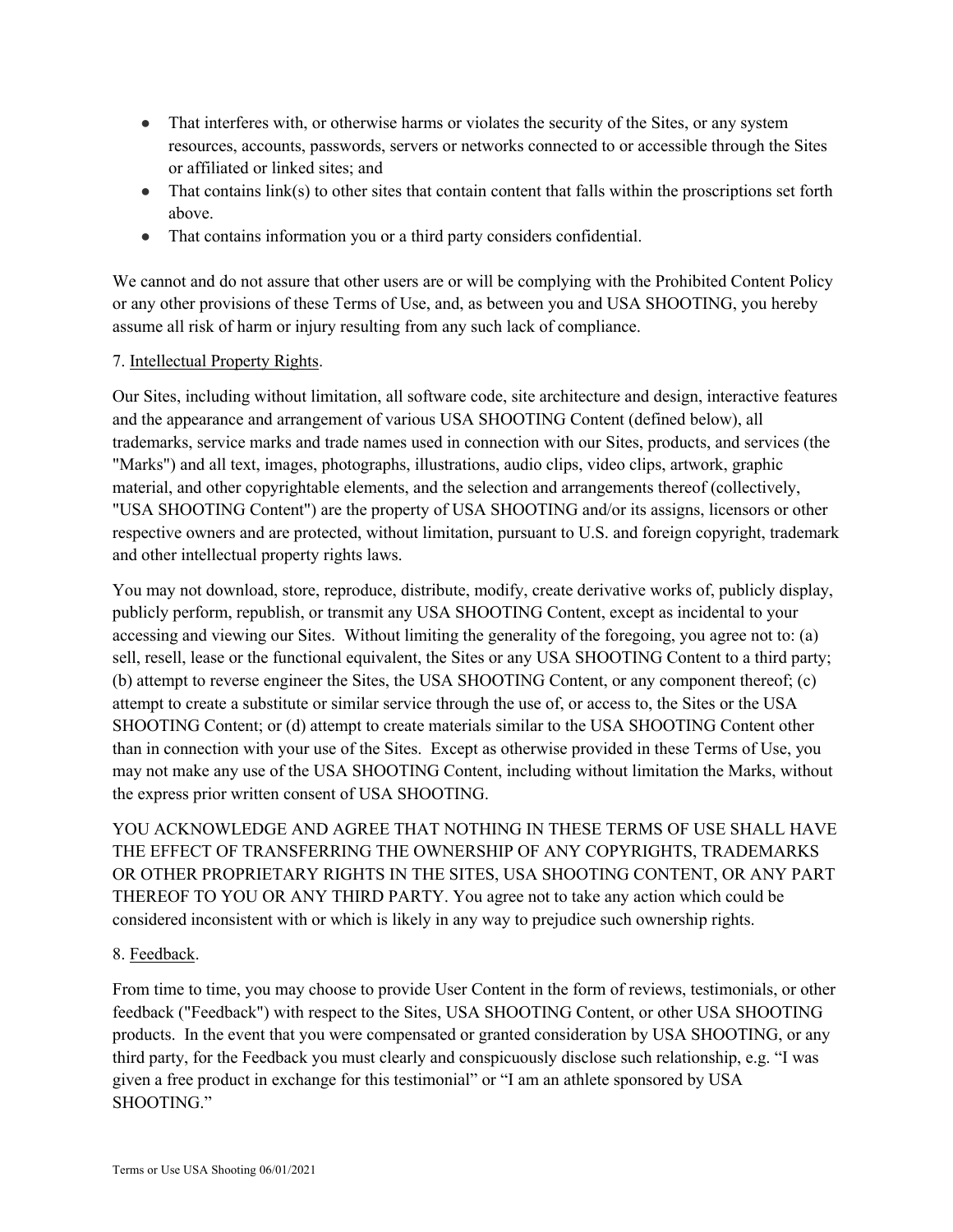#### 9. User Account, Password, and Security.

Our Sites, or portions of our Sites, may require you to open a user account before you can access them. Your user account is personal to you, and you may not sublicense, transfer, sell or assign your account to any other person. In order to open an account you must complete the registration process by providing USA SHOOTING with current, complete, and accurate information as prompted by the applicable registration form. You shall not impersonate any person or misrepresent your identity or affiliation with any person or entity, including any other person's name, likeness, username or other account information.

To register an account, you must choose a user name and password. You are entirely responsible for maintaining the confidentiality of your password, user name and other account information. Furthermore, you are entirely responsible for any and all activities that occur under your account. If you become aware of any unauthorized use of your account or any other breach of security, you agree to notify USA SHOOTING immediately. USA SHOOTING will not be liable for any loss that you may incur as a result of someone else using your password or account, either with or without your knowledge. If USA SHOOTING or a third party incurs losses due to someone else using your account or password, you could be held liable for those losses.

Subject to applicable law, we may suspend or terminate your account and your ability to use any portion of our Sites for failure to comply with these Terms of Use or for any other reason whatsoever.

#### 10. Communications with Other Third Parties.

While using the Sites, you may be introduced to, or be able to access, websites, advertisements, contests, sweepstakes, or information offered by other parties. For example, another user may upload User Content that contains a link to a third-party website. Such links are provided solely as a convenience to you and do not imply endorsement by USA SHOOTING of, or any affiliation with, or endorsement by, the owner of the linked website. USA SHOOTING is not responsible for the actions or policies of such third parties and USA SHOOTING will not be liable for any goods, services, resources or content available through third-party dealings or communications, or for any harm related thereto. Before clicking on a third-party webpage, providing information to such third party, or otherwise entering into a transaction with such third party, you should carefully review that third party's policies and practices and make sure you are comfortable with them. Complaints, concerns or questions relating to materials provided by third parties should be forwarded directly to the third party.

#### 11. Third-Party Services.

In some circumstances, third-party services may be integrated into features made available on or through our Sites. Your use of such third-party services may be subject to a separate agreement between you and that party. USA SHOOTING is not a party to such separate agreement, but, notwithstanding the forgoing, you acknowledge and agree USA SHOOTING is a third party beneficiary of such separate agreement and USA SHOOTING shall have the right (and will be deemed to have accepted the right) to enforce such agreement against you as a third party beneficiary of such agreement.

#### 12. Provision of the Sites.

USA SHOOTING has no responsibility to provide you access to the Sites. USA SHOOTING reserves the right at any time and from time to time to modify, suspend or discontinue, temporarily or permanently,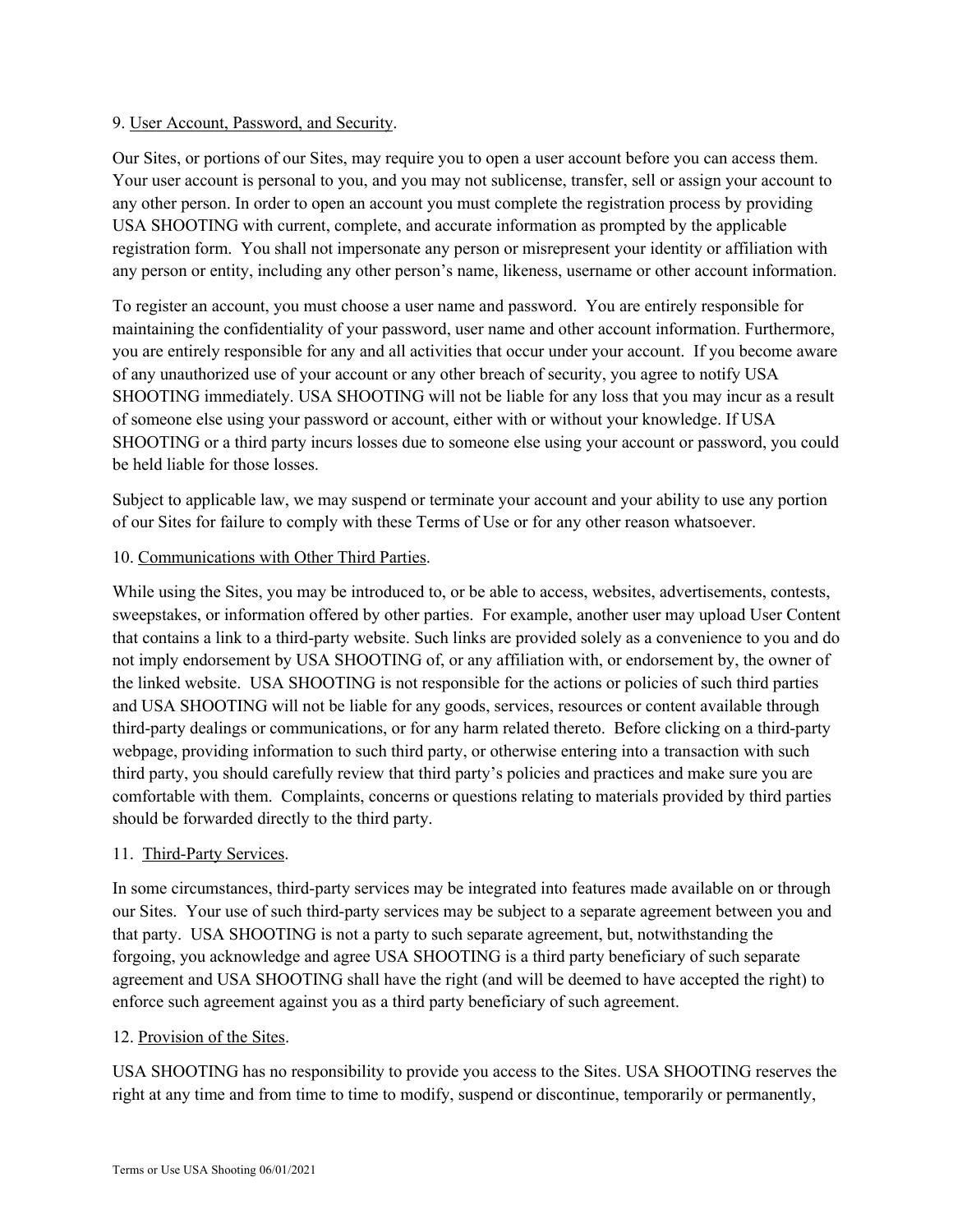the Sites or any part thereof, or your access thereto (including suspending or disabling your user account), with or without notice. You acknowledge and agree that USA SHOOTING shall not be liable to you for any modification, suspension or discontinuance of the Sites, or your access thereto.

# 13. Choice of Law and Jurisdiction.

The laws of the State of Colorado, excluding any rule or principle that would refer to and apply the substantive law of another state or jurisdiction, shall govern these Terms. To the extent allowed by applicable law, any claims or causes of action arising from or relating to your access and use of Sites must be instituted within six (6) months from the date upon which such claim or cause of action arose or was accrued. Further, any such claim or cause of action must EXCLUSIVELY be brought in the state or federal courts located in Denver, Colorado, and you agree to submit to the exclusive personal jurisdiction of such courts and hereby appoint the Secretary of State of Colorado as your agent for service of process. You agree to waive any objection that the state or federal courts of Denver, Colorado are an inconvenient forum.

# 14. Warranty Disclaimer.

YOUR USE OF THE SITES AND USA SHOOTING CONTENT IS AT YOUR OWN RISK. THE SITES AND USA SHOOTING CONTENT ARE PROVIDED "AS IS" AND "AS AVAILABLE." USA SHOOTING MAKES NO REPRESENTATIONS OR WARRANTIES OF ANY KIND, INCLUDING WITHOUT LIMITATION, REPRESENTATIONS OR WARRANTIES REGARDING: (a) THE SITES; (b) THE USA SHOOTING CONTENT; (c) INFORMATION, PRODUCTS OR SERVICES AVAILABLE THROUGH SITES; OR (d) THE RESULTS THAT MAY BE OBTAINED FROM YOUR USE OF ANY OF THE FOREGOING.

TO THE FULLEST EXTENT PERMITTED BY APPLICABLE LAW, USA SHOOTING DISCLAIMS ALL WARRANTIES, EXPRESS OR IMPLIED, RELATING TO THE SITES AND USA SHOOTING CONTENT, INCLUDING, WITHOUT LIMITATION, WARRANTIES OF INFRINGEMENT, TITLE, MERCHANTABILITY OR FITNESS FOR A PARTICULAR PURPOSE.

USA SHOOTING HAS NO RESPONSIBILITY OR LIABILITY FOR: (a) LOSS OR DELETION OF, OR FAILURE TO RECEIVE, PROCESS OR STORE ANY USER CONTENT OR OTHER INFORMATION MAINTAINED ON OR TRANSMITTED USING THE SITES; (b) VIRUSES THAT MAY INFECT YOUR COMPUTER EQUIPMENT OR OTHER PROPERTY; (c) USER CONTENT OR OTHER INFORMATION POSTED ON THE SITES BY THIRD PARTIES; OR (d) THE ACTIONS OF ANY THIRD PARTY.

THE SITES CONTAIN FACTS, VIEWS, OPINIONS, STATEMENTS AND RECOMMENDATIONS OF THIRD PARTIES. USA SHOOTING DOES NOT REPRESENT OR ENDORSE THE ACCURACY, CURRENTNESS OR RELIABILITY OF ANY ADVICE, OPINION, STATEMENT OR OTHER INFORMATION DISPLAYED, UPLOADED OR DISTRIBUTED THROUGH THE SITES. ANY RELIANCE UPON ANY SUCH OPINION, ADVICE, STATEMENT OR INFORMATION IS AT YOUR SOLE RISK.

15. Limitation of Liability.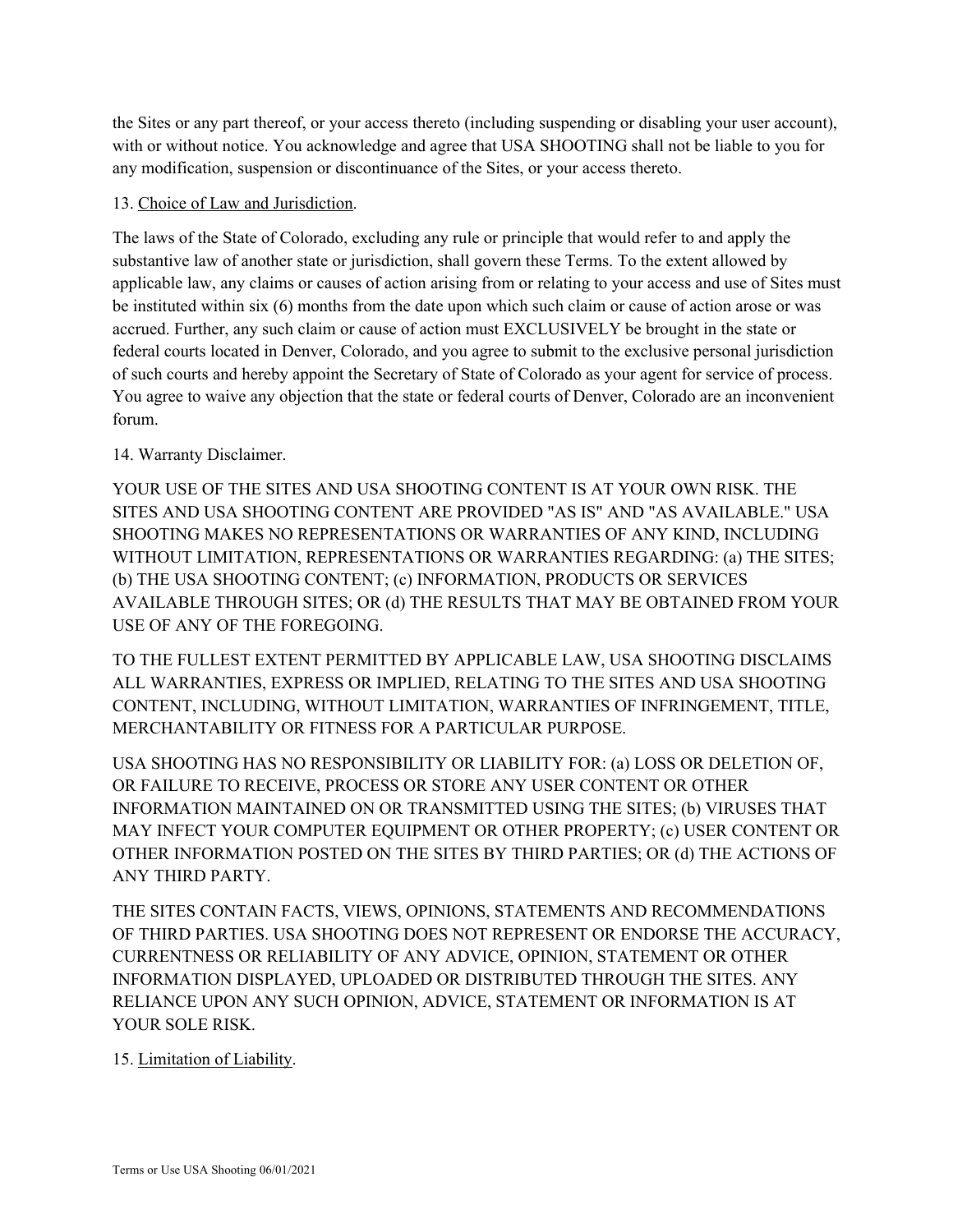TO THE FULLEST EXTENT PERMITTED BY LAW, IN ALL CASES, USA SHOOTING'S LIABILITY TO YOU, INCLUDING BUT NOT LIMITED TO, LIABILITY FOR A BREACH OF USA SHOOTING'S OBLIGATIONS UNDER THESE TERMS OF USE OR USA SHOOTING'S PRIVACY POLICY, OR FOR NEGLIGENCE, SHALL BE LIMITED TO \$100.00 AS LIQUIDATED DAMAGES, NOT AS A PENALTY, AND AS THE SOLE AND EXCLUSIVE REMEDY. TO THE FULLEST EXTENT PERMITTED BY LAW, USA SHOOTING, ITS SUPPLIERS, CONTENT PROVIDERS, LICENSORS, AND THEIR RESPECTIVE OFFICERS, DIRECTORS, SHAREHOLDERS, EMPLOYEES, REPRESENTATIVES, SERVANTS, CONTRACTORS AND AGENTS SHALL NOT BE LIABLE FOR ANY INDIRECT, SPECIAL, INCIDENTAL, CONSEQUENTIAL, OR PUNITIVE DAMAGES FOR ANY REASON, EVEN IF THEY HAVE BEEN ADVISED OF THE POSSIBILITY OF SUCH DAMAGES OR EVEN IF THE ABOVE LIQUIDATED DAMAGES SHOULD FAIL IN THEIR ESSENTIAL PURPOSE.

## 16. Indemnity.

You agree to indemnify, defend and hold harmless, USA SHOOTING, its suppliers, content providers, licensors, and their respective officers, directors, shareholders, employees, representatives, servants, contractors and agents from any and all claims and damages (including, without limitation, attorneys' fees, expert witness fees, and court costs) arising from or relating to any allegation regarding: (a) your use of the Sites; (b) USA SHOOTING's use of any User Content you provide, as long as such use is not inconsistent with these Terms of Use; (c) User Content or other information posted or transmitted through your account, even if not posted or transmitted by you; and, (d) any violation of these Terms of Use by you.

#### 17. Privacy.

Your use of our Sites and any information you provide to USA SHOOTING is governed by USA SHOOTING's Privacy Policy, which is available here, and which is incorporated herein by reference.

#### 18. Digital Millennium Copyright Act.

If you are a copyright owner or an agent thereof and believe that any material available on the Sites infringes upon your copyrights, you may submit a notification of claimed infringement ("Notification") pursuant to the Digital Millennium Copyright Act ("DMCA") by providing USA SHOOTING's agent designated to receive Notifications ("Copyright Agent") with a notice containing the information described below.

All Notifications must include the following (see 17 U.S.C  $\S$  512(c)(3) for further details):

- A physical or electronic signature of a person authorized to act on behalf of the owner of an exclusive right that is allegedly infringed;
- Identification of the copyrighted work claimed to have been infringed or, if multiple copyrighted works at a single online site are covered by a single notification, a representative list of such works at that site;
- Identification of the material that is claimed to be infringing or to be the subject of infringing activity and that is to be removed or access to which is to be disabled and information reasonably sufficient to permit USA SHOOTING to locate the material;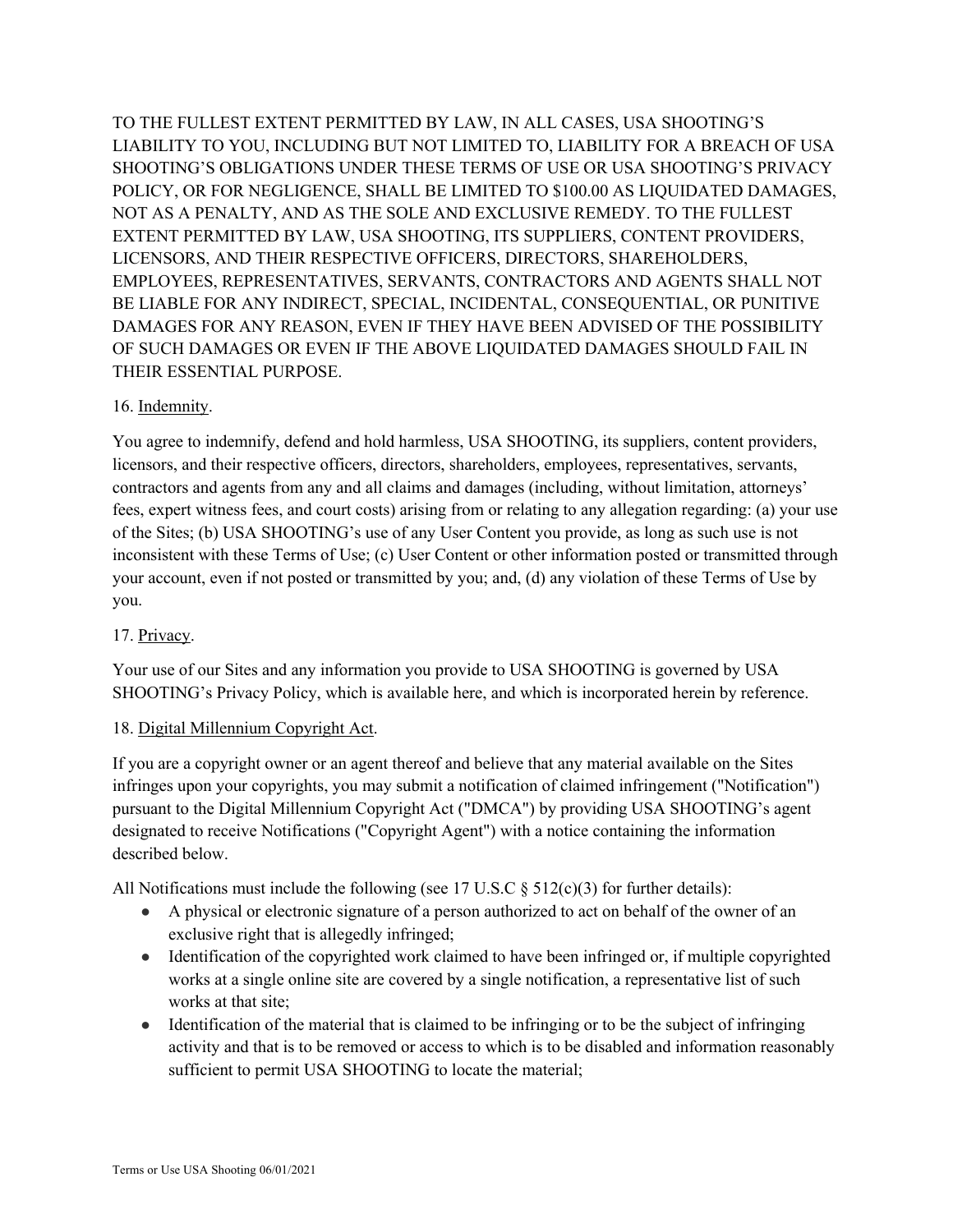- Information reasonably sufficient to permit USA SHOOTING to contact the complaining party, such as an address, telephone number, and, if available, an electronic mail address at which the complaining party may be contacted;
- A statement that the complaining party has a good faith belief that use of the material in the manner complained of is not authorized by the copyright owner, its agent, or the law; and
- A statement that the information in the notification is accurate, and under penalty of perjury, that the complaining party is authorized to act on behalf of the owner of an exclusive right that is allegedly infringed.

# Designated Agent:

Mail: USA Shooting Attn: Copyright Agent 1 Olympic Plaza, Colorado Springs, Colorado 80909 Email: media@usashooting.org Phone: 719-866-4670

If you believe that material you posted to our Sites that was removed (or to which access was disabled) as a result of a Notification is not infringing, or that you have the authorization from the copyright owner, the copyright owner's agent, or pursuant to the law, to post and use the material, you may send a written counter notification ("Counter Notification") to the Copyright Agent containing the information described below.

Please note USA SHOOTING is required to send a copy of your Counter Notification to the party who submitted the Notification and that in response to a Counter Notification that person may file a lawsuit against you seeking a determination of its rights with respect to the material.

Please also note that under 17 U.S.C. § 512(f), any person who knowingly materially misrepresents that material was removed or disabled by mistake or misidentification may be subject to liability for damages.

All Counter Notifications must contain the following (see 17 U.S.C. § 512(g)(3) for further details):

- Your physical or electronic signature;
- Identification of the material that has been removed or to which access has been disabled and the location at which the material appeared before it was removed or access to it was disabled;
- A statement under penalty of perjury that you have a good faith belief that the material was removed or disabled as a result of mistake or a misidentification of the material to be removed or disabled; and
- Your name, address, and telephone number, and a statement that you consent to the jurisdiction of the Federal District Court for the District in which the address you list is located, or if that address is located outside of the United States, for the District of Colorado, and a statement that you will accept service of process from the person who provided notification of the alleged infringement or an agent of such person.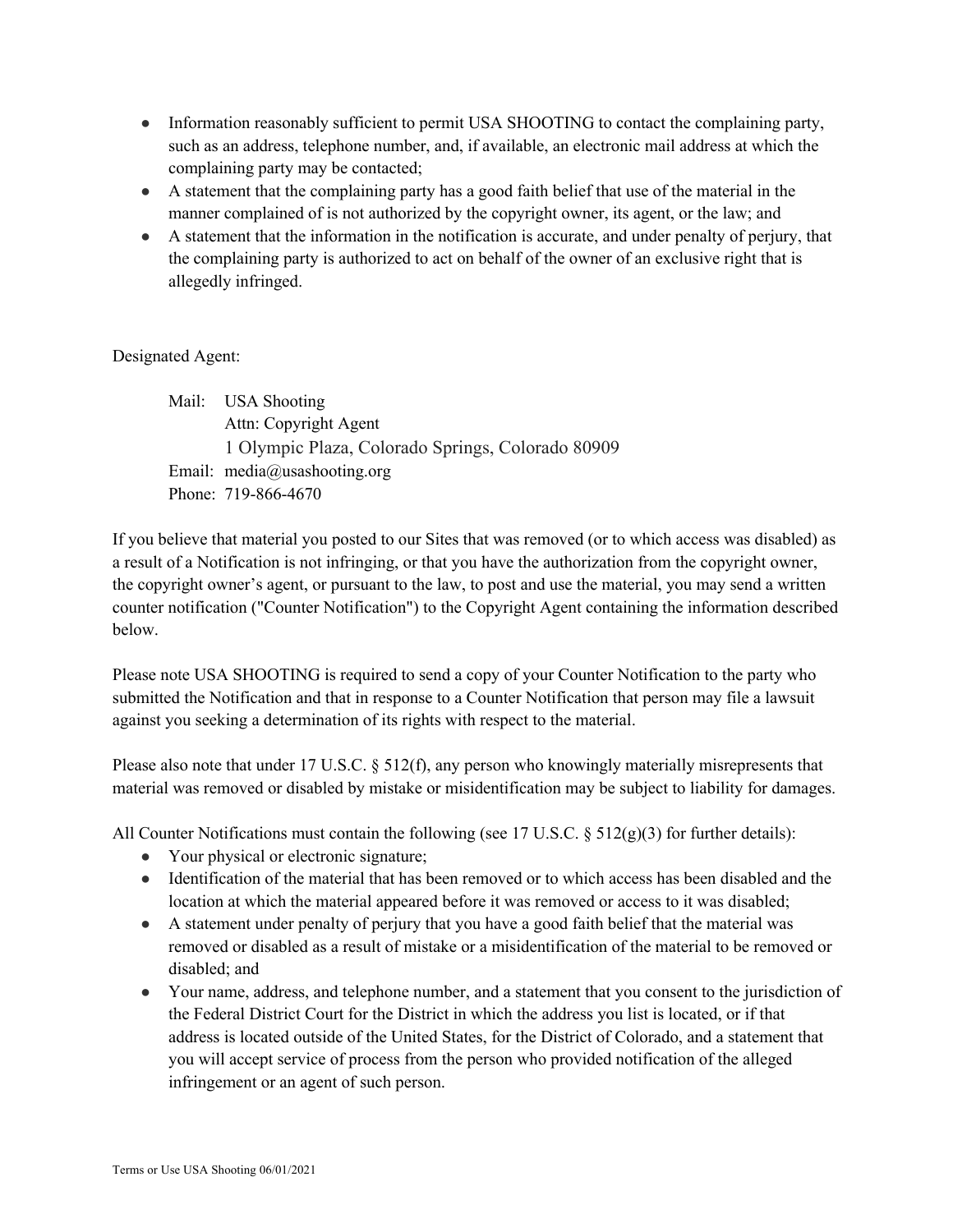Upon receipt of a Notification or Counter Notification, USA SHOOTING will comply with the applicable procedures set forth in 17 U.S.C. § 512. Pursuant to 17 U.S.C. § 512(i)(1)(A), it is USA SHOOTING's policy to terminate, in appropriate circumstances, user account holders who are repeat infringers.

# 19. Assignment.

These Terms of Use, and any rights and licenses granted hereunder, may not be transferred or assigned by you, but may be assigned by USA SHOOTING without restriction.

# 20. Miscellaneous.

You agree that no joint venture, partnership, employment, or agency relationship exists between you and USA SHOOTING as a result of these Terms of Use or your use of the Sites.

A printed version of these Terms of Use and of any notice given in electronic form shall be admissible in judicial or administrative proceedings based upon or relating to these Terms of Use to the same extent and subject to the same conditions as other business documents and records originally generated and maintained in printed form.

If any provision of these Terms of Use is held to be invalid, illegal or unenforceable by any court of competent jurisdiction, the remaining provisions shall remain in full force and effect to the extent that the remaining provisions can be substantially applied within the original intent of these Terms of Use taken as a whole. Any court holding a provision to be invalid, illegal or unenforceable shall not render the offending provision void or unenforceable, but instead shall modify the provision to the minimum extent necessary to make the provision valid, legal, and enforceable.

USA SHOOTING's failure to act with respect to a breach of these Terms of Use by you or others does not waive its right to act with respect to subsequent or similar breaches.

The section titles used in these Terms of Use are purely for convenience and carry with them no legal or contractual effect.

In the event of the termination of these Terms of Use for any reason, you agree the following provisions will survive: the provisions regarding limitations on your use of content, the license(s) you have granted to USA SHOOTING, the limitation on liability, indemnity, and all other provisions for which survival is equitable or appropriate.

These Terms are the entire agreement between you and USA SHOOTING regarding the subject matter herein, and supersede any prior understandings or agreements, written or oral.

How to Contact USA SHOOTING:

If you have any questions about these Terms of Use, the Sites, or to resolve a dispute, you can contact USA SHOOTING at:

Mail: USA Shooting Attn: Copyright Agent 1 Olympic Plaza #3, Colorado Springs, Colorado 80909 Email: media@usashooting.org